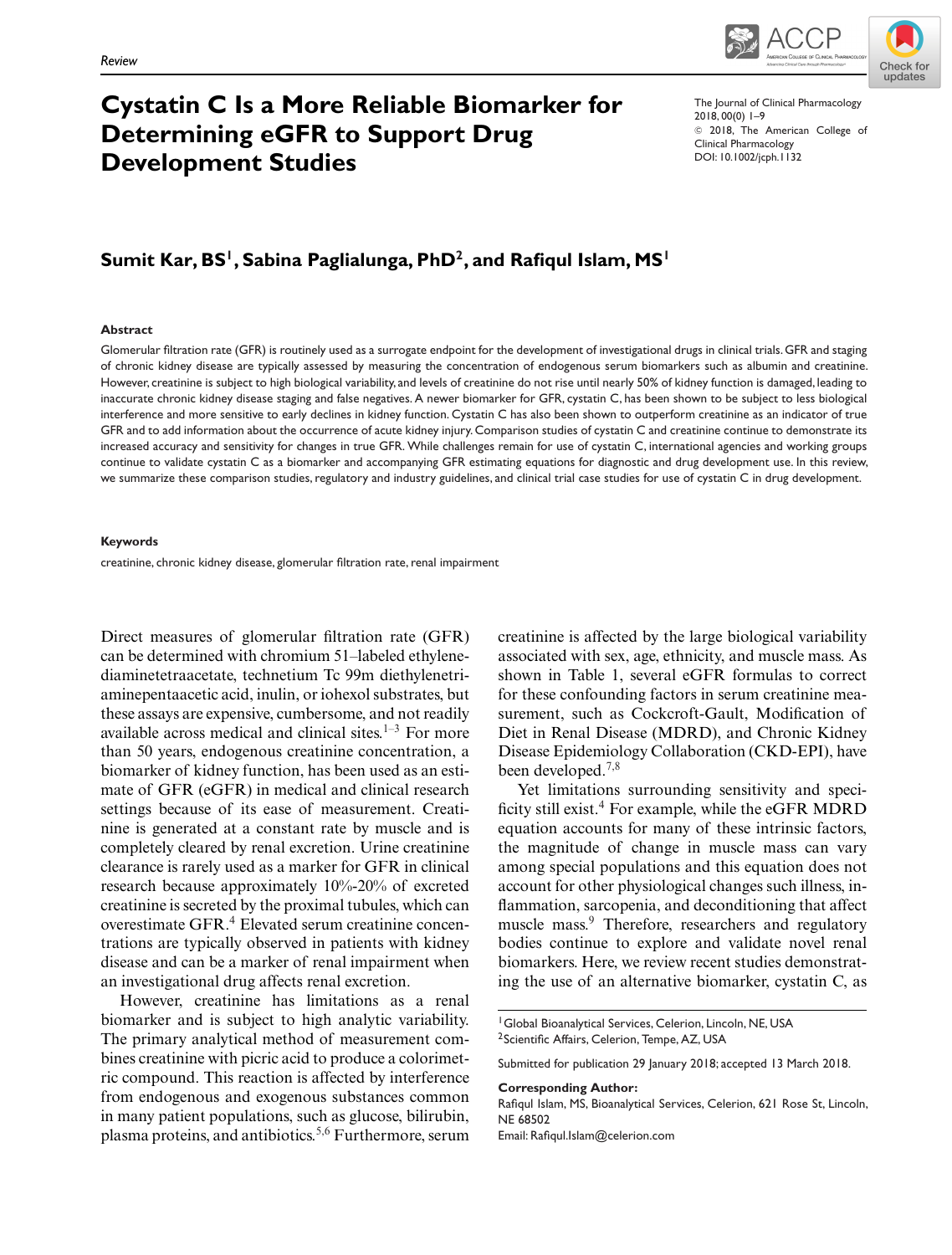| Equation                                  | <b>Biomarker Used</b>     | Bias, mL/min/1.73 $m2$ | Precision at 30% eGFR | Accuracy at 30% eGFR |
|-------------------------------------------|---------------------------|------------------------|-----------------------|----------------------|
| <b>CKD-EPI</b>                            | Creatinine                | 3.7                    | 87.2                  |                      |
| <b>CKD-EPI</b>                            | Cystatin C                | 3.4                    | 85.9                  |                      |
| <b>CKD-EPI</b>                            | Creatinine and cystatin C | 3.5                    | 91.8                  |                      |
| <b>MDRD</b>                               | Creatinine                | 5.5                    | 80.6                  |                      |
| Cockcroft-Gault                           | Creatinine                | 11.4                   | 69                    |                      |
| Schwartz (pediatric populations)          | Creatinine                | 6.1                    | 16.9                  | 88.1                 |
| Combined Schwartz (pediatric populations) | Creatinine and cystatin C | 6                      | 16                    | 96.5                 |

**Table 1.** Accuracy and Precision of GFR Estimating Equations Utilizing Creatinine and Cystatin C

CKD-EPI, Chronic Kidney Disease Epidemiology Collaboration; eGFR, estimated glomerular filtration rate; MDRD, Modification of Diet in Renal Disease. Data obtained from Refs. 7,21,32

a measure of eGFR. While the benefits of cystatin C have been discussed previously in a medical setting, this review focuses on the application of cystatin C in drug development.10–12

## **Physiology of Cystatin C for eGFR Measurements**

Cystatin C is a small protease inhibitor produced in all nucleated cells and is an alternative filtration biomarker less influenced than creatinine by muscle mass and biological factors.<sup>11,13</sup> Investigation of the structure and promoter of cystatin C has demonstrated that the gene is a housekeeping gene in several nucleated tissue types, and large patient cohort studies have failed to correlate the serum level to any nonrenal pathophysiological state.<sup>12</sup> As it is stably secreted from all human nucleated cells, cystatin C is not subject to changes in diet, muscle mass, or age that drastically change serum creatinine levels. $14-16$  Similar to creatinine, the 13-kilodalton protein is freely filtered in the glomerulus. However, unlike creatinine, 99% of filtered cystatin C is reabsorbed and degraded by proximal tubular cells in a functioning kidney.

### **Cystatin C for Staging Chronic Kidney Disease**

Chronic kidney disease (CKD) is defined as  $\geq$ 3month abnormal kidney function or structure impacting health and is diagnosed based on cause, GFR, and albuminuria. GFR evaluation is a graded system, with the following eGFR (min/mL/1.73 m<sup>2</sup>) ranges:  $\geq 90$ for normal function (stage 1), 60-89 for mild decrease (stage 2), 45-59 for mild to moderate decrease (stage 3a), 30-44 for moderate to severe decrease (stage 3b), 15-29 (stage 4) for severe decrease, and <15 for kidney failure (stage 5).<sup>17</sup> CKD staging can also be useful for pharmacological decisions. The US Food and Drug Administration (FDA) recommends that dose instructions be indicated by CKD stage, expressed in both eGFR (min/mL/1.73 m<sup>2</sup>) and estimates of creatinine clearance (mL/min), if the drug is intended for patients



**Figure 1.** Increased sensitivity of cystatin C for eGFR changes avoids the creatinine blind range. Cr, creatinine; eGFR, estimated glomerular filtration rate.

with comorbid kidney disease and/or demonstrates altered pharmacokinetic properties in patients with renal impairment.<sup>4,18</sup>

While true, or direct GFR, measurements rely on the clearance of an intravenous infusion of exogenous inulin or other probes, most eGFR formulas depend on endogenous creatinine levels.<sup>4</sup> However, due to the limitations discussed above, creatinine is a poor biomarker of kidney function that is subject to high variability and low specificity.

In addition, serum creatinine has poor sensitivity to small changes in kidney function, especially in the early stages of kidney disease. Creatinine concentrations in serum do not significantly increase past established normal values until at least 50% of glomerular filtration has been impaired (stage 3b CKD), as shown in Figure  $1.^{19}$  This observation has been termed the creatinine "blind range" (eGFR 40-59 mL/min/1.73 m<sup>2</sup>).<sup>8</sup> Even adjusted eGFR equations that use creatinine, such as the MDRD, are inaccurate in subjects with low creatinine concentrations; values should only be reported by this method for patients with stage 3-5 renal disease (ie,  $<60$  mL/min/1.73 m<sup>2</sup>).<sup>20</sup> Cystatin C concentration has been shown in several large studies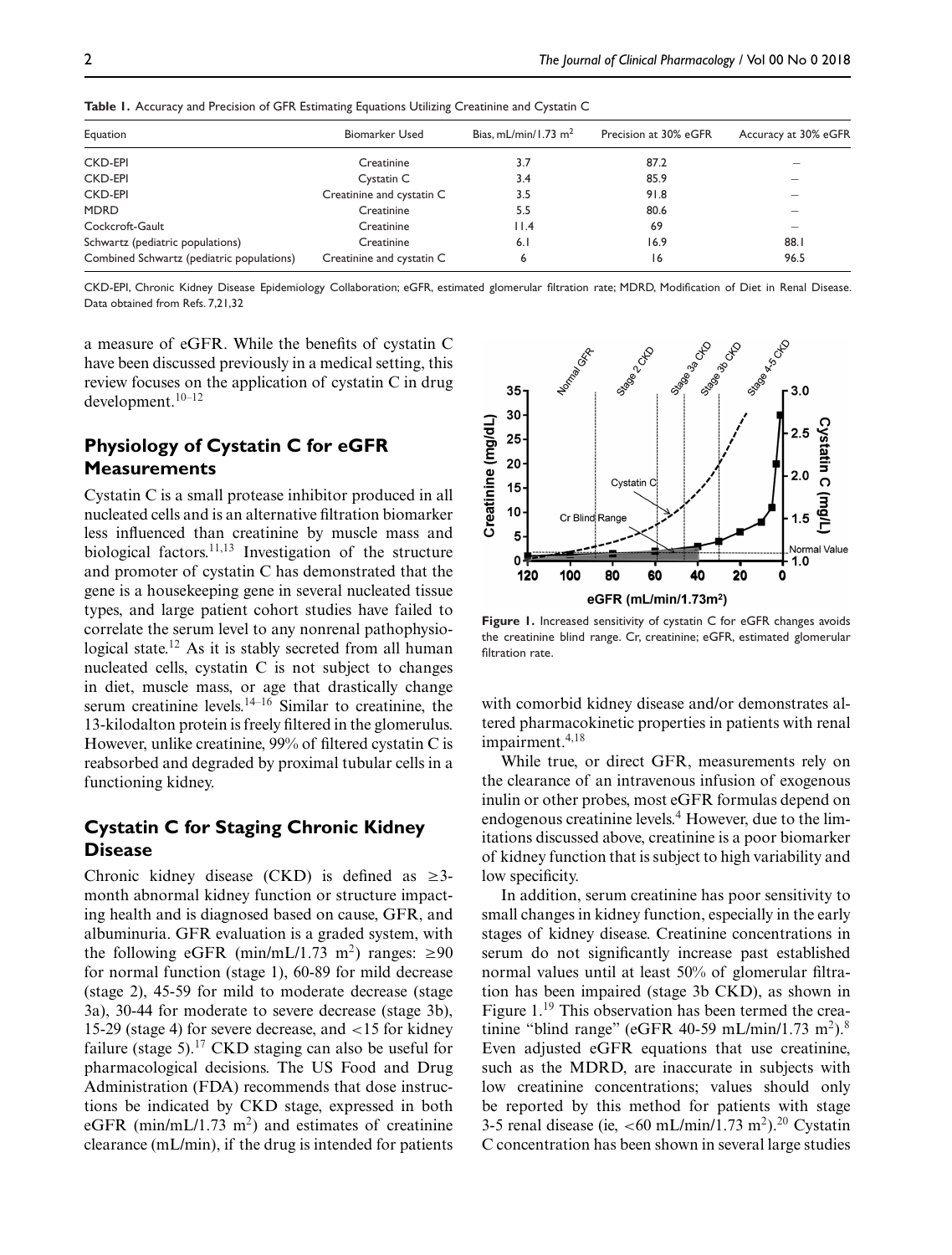to have superior sensitivity to changes in borderline kidney function in subjects with elevated eGFR levels of 70-90 mL/min/1.73 m<sup>2</sup>.<sup>8,21</sup> Moreover, current guidelines from the Kidney Disease: Improving Global Outcomes (KDIGO) research working group suggest measuring cystatin C in patients with creatinine eGFR 45-59 mL/min/1.73 m<sup>2</sup> to confirm the diagnosis.<sup>17</sup> Cystatin C concentrations rose earlier than creatinine in longitudinal studies in patients with liver transplant, cardiac surgery, coronary angiography, or diabetic nephropathy. $8,22,23$  Detection of decreased kidney function and identification of CKD in its early stage is important in both diagnostic and clinical research settings, thus cystatin C should be utilized for this purpose.

Many population-specific studies and meta-analyses have been conducted to show cystatin C is a better indicator of GFR in several populations. Nephropathy is a common complication of diabetes, affecting nearly one-quarter of patients, and is the leading cause of end-stage renal disease.<sup>24</sup> In several studies in diabetes populations (type 1 and/or type 2), cystatin C better correlated with gold-standard direct GFR measures using clearance of chromium 51–labeled ethylenediaminetetraacetate or iohexol than did creatinine concentration or MDRD and was more sensitive to early changes in kidney function.<sup>12,25–27</sup> Indeed, a recent meta-analysis of 9 studies found high sensitivity (88%) and specificity  $(85\%)$  of serum cystatin C for predicting diabetic nephropathy and suggests that the biomarker may serve as an early signal of disease detection.<sup>28</sup> In another study, approximately 20% more samples using cystatin C–based estimating equations were within 10% deviation from isotopic GFR versus creatinine-based estimating equations.<sup>26</sup> Several creatinine-based eGFR equations overestimated GFR, potentially leading to false negatives or discrepant results. In a large National Health and Nutrition Examination Survey study, discordance between the classification of reduced kidney function by creatinine- or cystatin C–based CKD-EPI eGFR was approximately 12% in persons with diabetes and  $5\%$  in persons without diabetes.<sup>29</sup> Accurately monitoring early decreases in GFR is especially important in patients with diabetes because of their increased risk for kidney damage. Thus, several clinical trials use cystatin C as a secondary biomarker for renal function in diabetic populations.  $30,31$ 

Creatinine is a poor marker of renal function in neonates because the presence of maternal creatinine affects fetal creatinine measurement in the first 72 hours after birth, whereas cystatin C does not cross the placenta.32 Creatinine is also a poor marker in children and adolescents because creatinine production depends on muscle mass, which increases with growth and pubertal development, especially in boys.<sup>33</sup> Furthermore, the error produced by renal tubular secretion and non-renal elimination of creatinine is important for children because of their relatively low muscle mass and low serum creatinine. Serum concentration of cystatin C remains constant from around age 1 year to 50 years and is also suitable for use in utero and in neonates.<sup>11,32</sup> Cystatin C–based eGFR equations outperform creatinine-based MDRD and Schwartz eGFR equations in children.<sup>34</sup> Because of this, a recent paricalcitol clinical trial study in pediatric populations used cystatin C as a confirmatory marker of kidney function.35 These benefits of cystatin C were also shown in elderly patients.<sup>11,36</sup> Furthermore, in patients who are obese (body mass index  $>30 \text{ kg/m}^2$ ), creatininebased eGFR calculation using the MDRD and CKD-EPI estimates underestimated GFR, whereas cystatin C–based measurement did not. $10$  Finally, while results have been mixed, some studies show improved estimation of GFR in severe liver disease because creatinine is biased by low creatine production and elevated bilirubin in these patients.<sup>37</sup>

#### **Specificity of Cystatin C**

As noted, creatinine assays are marred by analytical and biological variability. A majority of studies comparing creatinine to cystatin C have shown that cystatin C has less biological variability and improved analytical specificity, with fewer interfering compounds.<sup>38</sup> From an analytical perspective, cystatin C assays have also significantly improved over the years, from radial immunodiffusion assays to rapid, automated, and more precise immunoturbidimetric assays approved by the FDA for diagnostic use. Cystatin C is also not subject to interference from dopamine and certain serum antibodies, which interfere even with improved enzymatic creatinine assays.

### **Cystatin C Better Predicts Adverse Outcomes of Decreased GFR**

While increased accuracy, sensitivity, and specificity of cystatin C compared with creatinine to estimate GFR is valuable in clinical research, the main driver for increased use of cystatin C has been its role as a predictor of outcomes of decreased GFR, including risk of death and cardiovascular disease. In a large meta-analysis of 90,750 patients with CKD, Shlipak et al. demonstrated that reclassification of eGFR with cystatin C better correlated with risk for death, death from cardiovascular disease, and end-stage renal disease than with creatinine as the main variable.<sup>39</sup> In addition, a prospective study of 220 patients by Manzano-Fernández et al. found that cystatin C was a significant predictor of death and heart failure whereas serum creatinine was not.<sup>40</sup>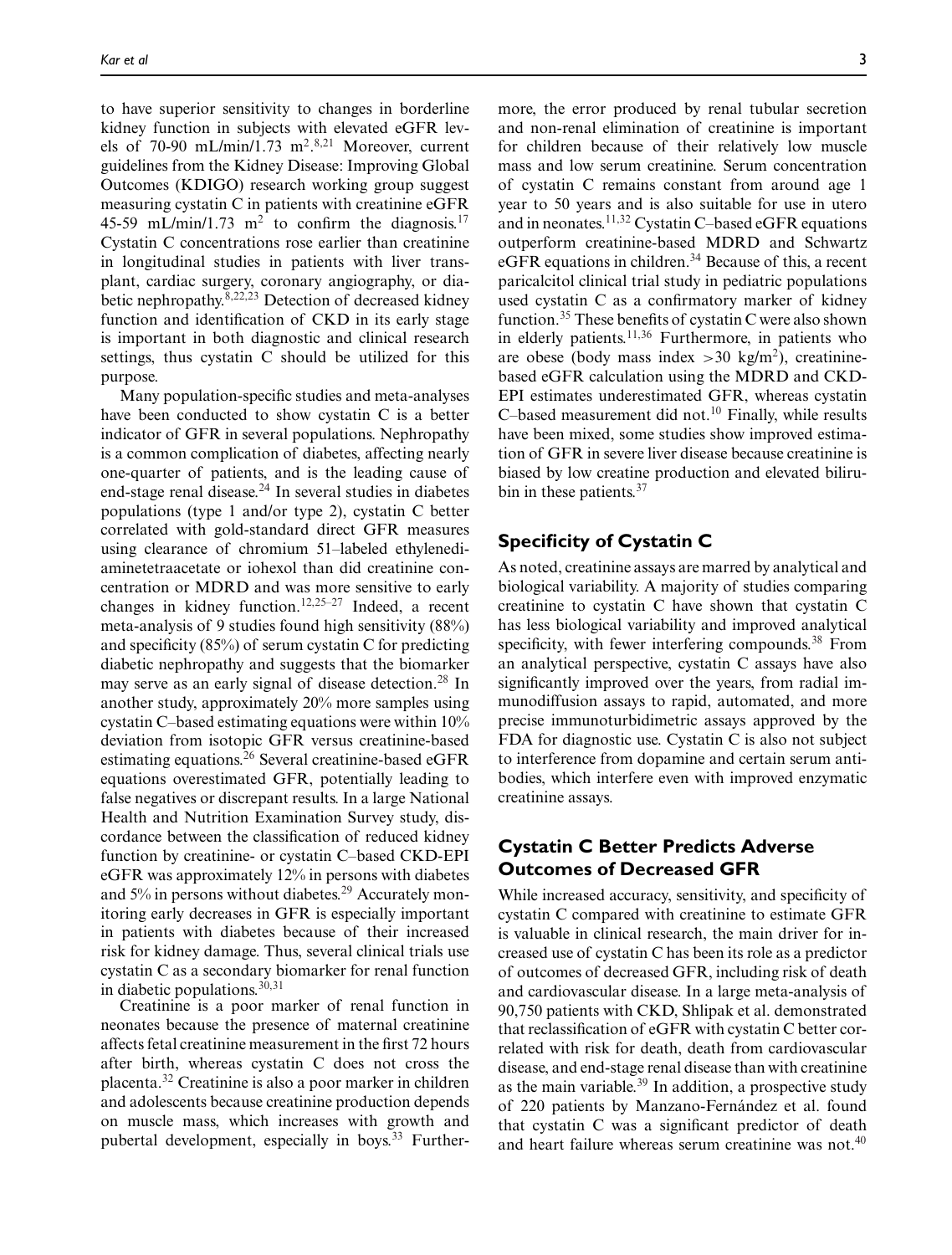Cystatin C was independently associated with mortality in patients with acute coronary syndrome along with other well-known predictors such as age and diabetes.<sup>41</sup> Even cystatin C levels below the upper reference limits were associated with increased mortality, demonstrating that mild renal impairment is strongly correlated with adverse outcomes. Another indication affected by renal impairment is multiple myeloma. In a cohort of patients with multiple myeloma, cystatin C levels were elevated and reflected tumor burden.42 Furthermore, upon bortezomib treatment in relapsed patients, cystatin C was reduced. In all, the authors suggest that cystatin C has prognostic value in multiple myeloma. In clinical trials, particularly for drugs targeting kidney function and subsequently related diseases such as cardiovascular disease, cystatin C may provide prognostic value and added information on longitudinal health outcomes in addition to being a biomarker for GFR.

# **Equations for Estimating GFR Using Cystatin C**

Due to the limitations of creatinine, eGFR equations incorporating anthropometric data are commonly used in clinical practice. Similar equations have been developed to estimate GFR from cystatin C. Several studies, summarized in Table 1, have compared cystatin C– based equations with the Schwartz, Cockcroft-Gault, and MDRD equations and found cystatin C–based equations to be superior estimates of GFR.<sup>7,8,21,43</sup> These studies suggest that creatinine-based equations overestimated GFR, leading to false negatives, while cystatin C equations showed no bias. This was recently highlighted in a Japanese clinical trial involving patients treated with dolutegravir for antiretroviral HIV therapy.<sup>44</sup> Dolutegravir, an integrase inhibitor, affects creatinine transports and can potentially lead to increased serum creatinine. Results showed that cystatin C eGFR was more accurate than creatinine eGFR or serum creatinine alone in dolutegravir-treated patients with HIV when compared to direct inulin measures of kidney function. Therefore, an alternative biomarker such as cystatin C eGFR is suitable (and required) for kidney function monitoring of drugs that directly affect creatinine clearance pathway and, more broadly, offers improved accuracy for most situations requiring eGFR measurement. Interestingly, 3 equations have been developed that use both cystatin C and creatinine. These equations seem to outperform both types of single biomarker equations in small population studies and suggest that cystatin C may be used as a complementary biomarker rather than a replacement for creatinine.

# **Limitations of Cystatin C as a GFR Biomarker**

While cystatin C offers significant benefits compared with creatinine, some challenges remain before it can be recommended as a complete replacement for creatininebased estimation of GFR. Initial studies suggest that cystatin C does not vary from non-renal factors, however further investigation has shown some biological variability. In particular, thyroid diseases and the use of corticosteroids can alter cystatin C expression. Cystatin C levels are lower in the hypothyroid state even when creatinine levels are elevated and they are higher in the hyperthyroid state, suggesting that thyroid hormones influence regulation of cystatin  $C<sup>8</sup>$  High doses of corticosteroids may increase cystatin C, which is important to note because after renal transplant, patients often are prescribed glucocorticoids. $45,46$  In addition, body mass index and inflammation may affect cystatin C concentrations independent of kidney function and these factors must be considered when evaluating cystatin C levels in clinical practice. $47$  Indeed, a positive association between proinflammatory C-reactive protein and cystatin C levels was observed, however, this study used creatine clearance to compare cystatin C and creatinine, which may have biased results against cystatin C.48,49 Nonetheless, the list of confounding diseases or conditions modifying cystatin C is relatively small compared with creatinine.<sup>8</sup>

Another limitation of cystatin C is related to its application in eGFR equations. Initial eGFR-cystatin C formulas were developed from small and varying populations, often from a single center.<sup>8</sup> In contrast, the MDRD equation with creatinine is derived from 1628 patients across multiple centers.<sup>8</sup> Perhaps due to this limitation and variance among populations, some studies comparing eGFR equations find no improvement in accuracy when using cystatin C–based equations.43 This has led to differing views as to which eGFR equations to employ. Some studies recommend that if cystatin C is measured as a secondary test based on the results of creatinine, then cystatin C– based eGFR equations should be calculated instead of combined equations so that creatinine level does not influence verification of a GFR.<sup>50</sup> Other studies suggest recalculating eGFR with combined equations to provide the most accurate results when cystatin C is measured as a secondary test.<sup>51</sup> It is possible such uncertainty has limited the use of cystatin C in practice. Thus, further large population studies and meta-analyses are necessary across populations and disease groups to continue to validate the utility of cystatin C and calculate biological variability from non-renal conditions before widespread adoption.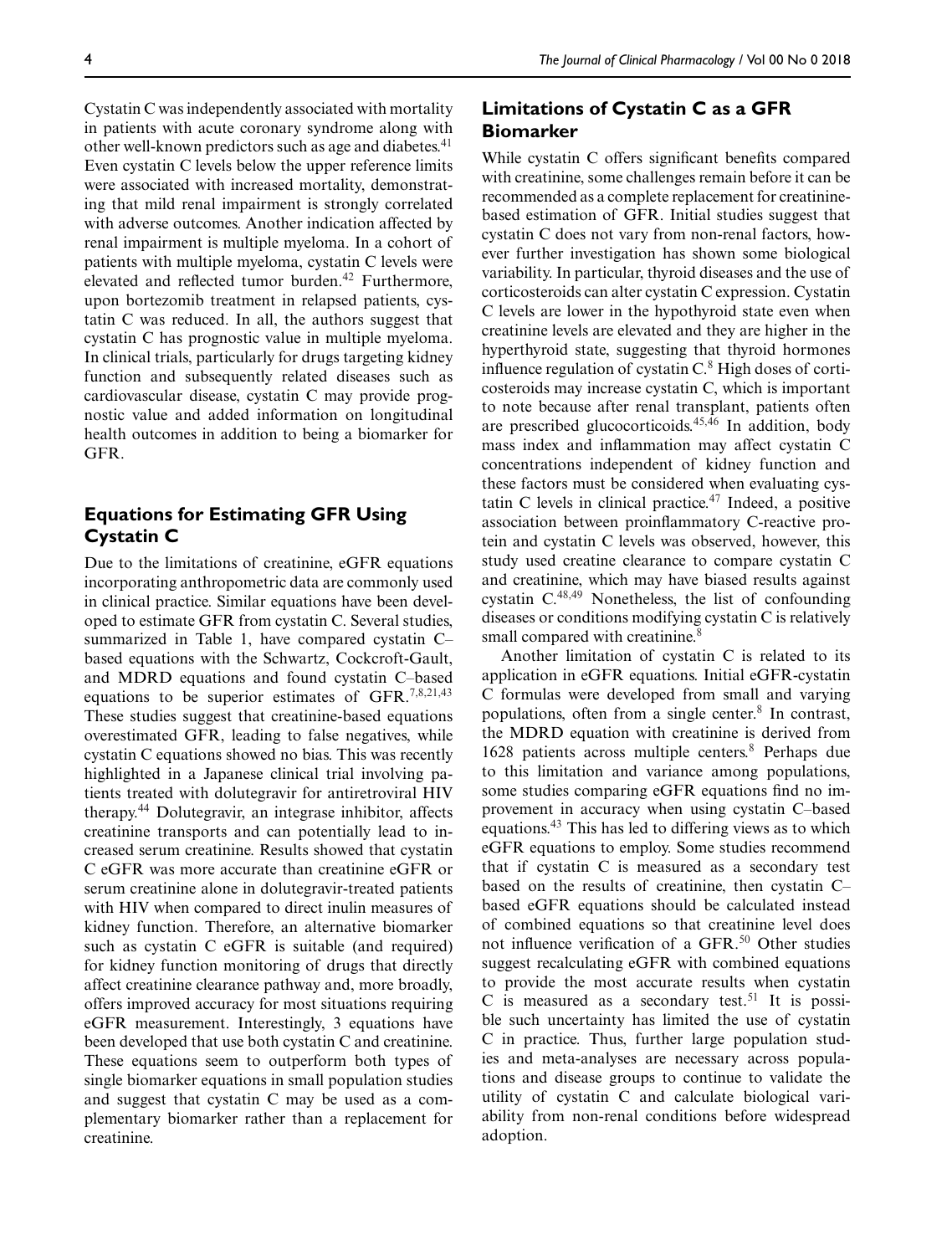Because cystatin C undergoes proximal tubular cell reabsorption, cystatin C levels in urine are theoretically a biomarker for acute kidney injury (AKI) due to deteriorated reabsorption functions.<sup>52</sup> In addition, serum cystatin C reaches a steady state 3 times faster than does creatinine, making it a putative biomarker for diagnosis of  $AKI$ <sup>53,54</sup> However, validation of cystatin C as an AKI biomarker in practice has been inconsistent. A study of acute tubular necrosis found cystatin C and  $\beta$ 2-microglobulin to have the highest diagnostic accuracies.<sup>55</sup> In a study of 400 patients with CKD given contrast media, elevated serum cystatin C at 24 hours after contrast exposure was detected in 87 patients, with a better predictive value than creatinine (negative predictive value  $= 100\%$ ; positive predictive value =  $39.1\%$ ).<sup>53</sup> By contrast, a multicenter intensive care unit patient cohort study found that both serum and urinary cystatin C had no diagnostic value for AKI.<sup>56</sup> Another study of approximately 1500 children and adults after cardiac surgery also found no association of cystatin C with  $AKI$ .<sup>57</sup> Further investigation of cystatin C in larger population studies is necessary to determine its value as a biomarker for AKI, and the recent development of validated, sensitive, and automated assays to measure urine cystatin C may help with this effort. $58$  Currently, however, cystatin C is not validated as a diagnostic biomarker for AKI.

Compared with creatinine, there is no standardized measurement of cystatin C yet.<sup>7</sup> To this end, the International Federation of Clinical Chemistry and Laboratory Medicine Working Group for the Standardization of Cystatin has been established and has developed an international reference standard in collaboration with the Institute for Reference Materials and Measurements.<sup>59,60</sup> With the recent availability of this cystatin C standard reference material, the CKD-EPI investigators also developed new equations for standardized cystatin C alone or in combination with standardized creatinine, which are now recommended as a confirmatory test for  $GFR$ .<sup>61</sup> These efforts to improve assay standardization and cystatin C estimating equations will require further modification of cystatin C eGFR equations for new standardized values.<sup>15</sup>

Nevertheless, the benefits of cystatin C discussed in this article, with its ability to outperform (analytical and clinical sensitivity and specificity) and add prognostic clinical outcome information to creatinine assays, has led industry agencies, including the Predictive Safety Testing Consortium Nephrotoxicity Working Group to recommend cystatin C for use as an early diagnostic biomarker in drug development.<sup>62</sup>

In addition, it is generally believed that cystatin C is too expensive for routine use in clinical research. However, cystatin C assays are automated, similar to creatinine, minimizing labor and reagent costs, which are

reported to be approximately \$4 per test.<sup>50</sup> While this is roughly 3 times the cost of an enzymatic creatinine test (and costs may differ for clinical research assays not run in a clinical laboratory), it is significantly less than other common kidney biomarkers such as β2-microglobulin and the benefits of accuracy and sensitivity justify its use, particularly for clinical research.

### **Recommendations for Clinical Diagnosis and Treatment of Kidney Disease**

Over the past several years, many comparison studies and reviews detailing the benefits of cystatin C have been published by institutions and large agencies. However, creatinine will continue to be used due to its perceived cost-benefit ratio and familiarity. Nevertheless, as a transition to cystatin C is discussed and developed by the medical community, consideration to use cystatin C should be given for the use cases highlighted in this article. As recommended by KDIGO 2012 guidelines, a varied approach using the most appropriate marker and eGFR equation based on the patient's characteristics and clinical scenario may provide the best balance of cost and accuracy, as shown in Figure 2. Specifically, cystatin C should be used when creatinine assay–interfering substances or creatinine biological variability in the highlighted patient groups are suspected or, when monitoring of early or acute kidney injury, avoiding the creatinine blind range is necessary. Similar to creatinine, eGFR equations with cystatin C are recommended for diagnosis versus serum concentrations alone.17 While there are differing opinions on which eGFR equation to use and whether to use combined equations, clinicians should chose equations based on clinical characteristics, the population being studied, and the usage scenario. $50$ 

### **Recommendations for Renal Impairment Studies in Drug Development**

One final use case for cystatin C is pharmacokinetic, dosing, and toxicity studies for new drugs that are cleared by the kidney. The kidneys are the major organ for elimination of most drugs that are polar and not bound to plasma proteins. Preexisting renal dysfunction or impairment as a side effect of an investigational product can potentially prolong exposure to the drug and its toxic effects, thus the FDA and European Medicines Agency (EMA) have issued guidelines detailing when pharmacokinetic renal impairment studies are necessary. Examples include when a drug is renally excreted, secreted in bile (due to enterohepatic cycling ultimately leading to secretion in urine), administered to patients with renal disease, affected by dialysis, or is a cytokine, cytokine modulator, or antibody drug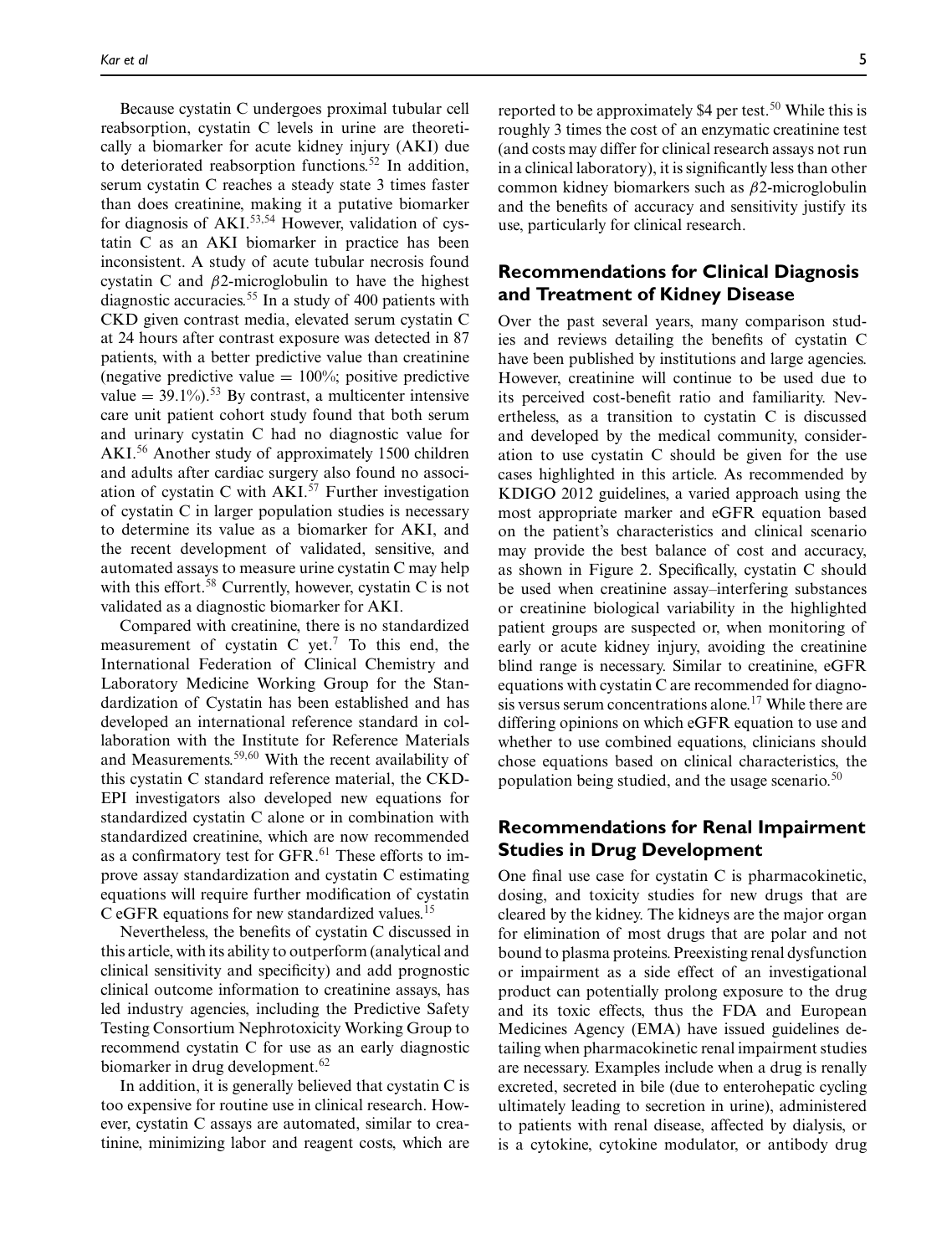

**Figure 2.** Recommendations for renal biomarker to use in different clinical settings. BMI, body mass index; eGFR, estimated glomerular filtration rate; PK, pharmacokinetics.

conjugate.<sup>4</sup> To date, most clinical studies measuring cystatin C as a biomarker of renal impairment use it as a confirmatory marker. $63,64$  However, the evidence supports the use of cystatin C as a primary biomarker to determine kidney function in addition to typical measurement of serum creatinine with combined GFR estimating equations. Because of the creatinine blind range, early renal side effects of drugs cleared by the kidney may not be detected by measuring serum creatinine. Cystatin C can detect drug-induced glomerular alterations more readily because of its earlier rise in concentration compared with creatinine. In addition, the increased precision and accuracy of cystatin C in estimating GFR may allow more accurate dosing of these therapeutics.

As a safety biomarker for drug dosing, cystatin C was recently evaluated in a phase 3 randomized controlled trial for dyslipidemia in which pemafibrate, a novel selective peroxisome proliferator-activated receptor α modulator, was compared to the reference fenofibrate.65 There are known safety concerns with fenofibrate treatment in elderly patients due to the risk of increased serum creatinine levels resulting in hospitalization.<sup>66</sup> The clinical study demonstrated minor fluctuations in both serum creatinine and cystatin C over 24 weeks with pemafibrate compared with the significant increase in these values with fenofibrate treatment. Because patients with CKD typically present with confounding diseases such as dyslipidemia, once approved, pemafibrate may be a suitable alternative agent for this population.<sup>65</sup> In another case report, dosing of an aminoglycoside antibiotic cleared by the kidney corrected for eGFR-creatinine resulted in overestimation of GFR, accumulation of the drug, and, ultimately, AKI in an elderly man. The patient also sustained liver injury, and studies have shown that in advanced liver disease, use of creatinine leads to an overestimation of GFR.37 To remedy this, cystatin C is recommended for more accurate GFR estimation and dosing guidance.<sup>67</sup> Therefore, KDIGO encourages that for the safety of patients with CKD, in posology decisions regarding medications with a narrow therapeutic window, where precision is required, GFR estimations should use cystatin C if direct measurement is not available.<sup>68</sup>

Cystatin C is formally qualified by the FDA and EMA for clinical trials. $62$  These regulatory agencies also provide some input on the use of cystatin C as a renal impairment biomarker. While the adopted 2016 EMA guidelines for pharmacokinetic renal impairment studies do not specifically address the measurement of cystatin  $C<sub>1</sub><sup>69</sup>$  an earlier draft did indicate preference for cystatin C as a secondary maker in addition to direct measures of GFR. $^{70}$  Also, it is anticipated that serum creatinine with cystatin C and corresponding eGFR calculations could be an acceptable measure of kidney function for future clinical trials in patients at risk for CKD.69 Furthermore, the FDA does encourage the use of cystatin C to estimate GFR in pediatric patients with renal impairment in pharmacokinetic studies.<sup>18</sup> While only limited guidance on the use of cystatin C is incorporated into agency recommendations, continued discussions with regulatory authorities and drug development partners is necessary for further advancement.

It is important to note that most assays for the measurement of cystatin C are performed in a Clinical Laboratory Improvement Amendments–certified clinical laboratory and based on in vitro diagnostic assays. The primary purpose of a diagnostic assay is to distinguish patients with disease from healthy patients. However, according to the most recent 2013 FDA Bioanalytical Method Validation Draft Guidance, when biomarkers (such as cystatin C or creatinine) are measured to support a regulatory claim for a drug (eg, improvement in renal function compared with an alternate therapeutic, pivotal determination of safety, support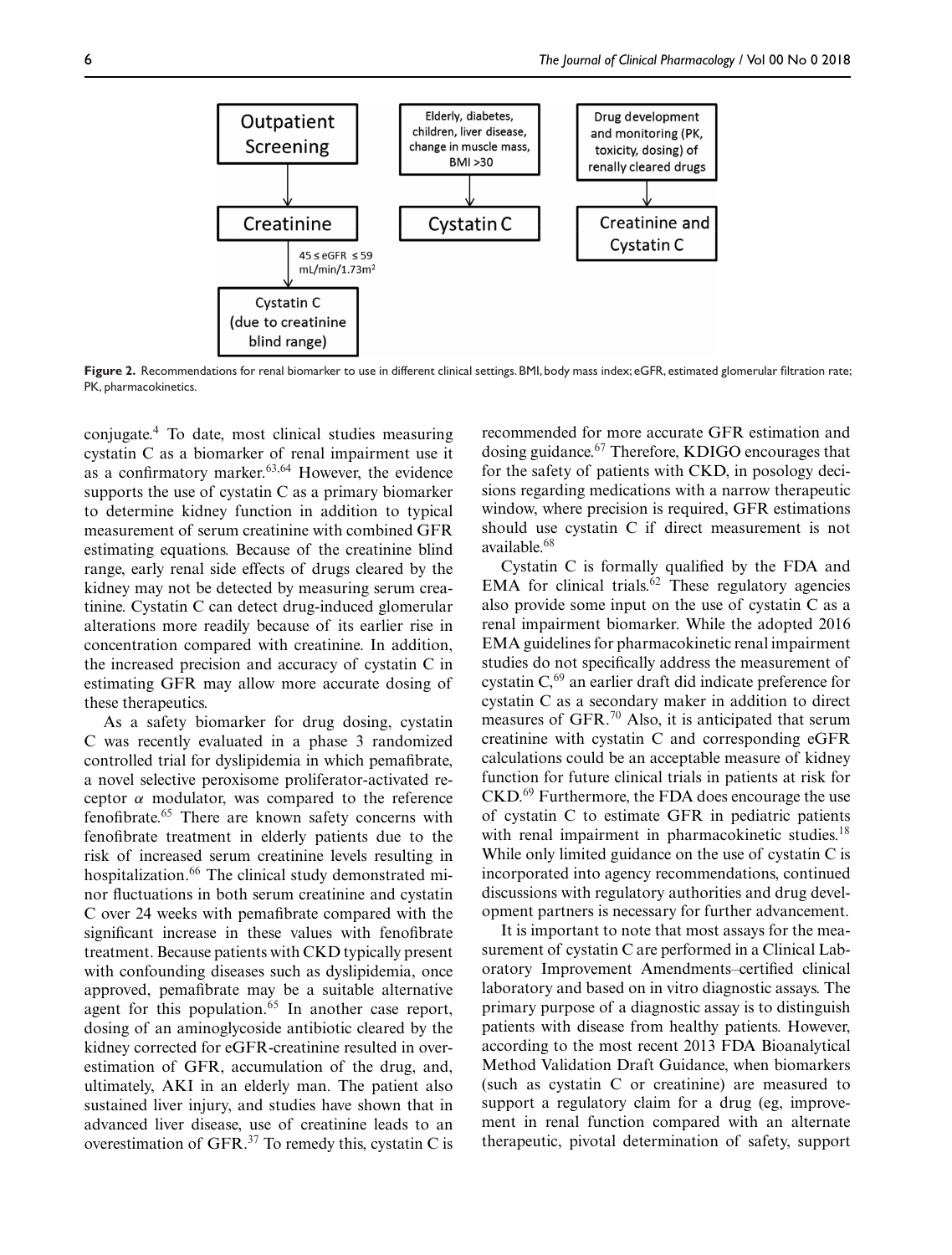of labeled dosing), full bioanalytical compliance and validation are necessary.<sup>71</sup> Moreover, these FDA guidelines, for the first time, stated that use of diagnostic kits may not ensure reliability of the method for drug development purposes unless site-specific bioanalytical method validation is performed. While these guidelines are not final, they suggest that future new drug applications using biomarker data run in a clinical laboratory to support a regulatory claim may not be acceptable.

Therefore, for bioanalytical drug development studies, most cystatin C assays acquired as research use only or as in vitro diagnostic use commercial kits must be adapted to meet FDA bioanalytical method validation guidelines and should follow recent guidelines for biomarker validation.<sup>71,72</sup> Briefly, the assay must be devised to have at least 6 non-zero calibration points, including the expected lower and upper limits of quantitation instead of limit of detection. The quality controls (QCs) should also include the lower and upper limits of quantitation in addition to the QCs that span the rest of the calibration curve and include QCs of endogenous creatinine in study matrix. Following these guidelines with cystatin C ensures the highest accuracy, sensitivity, precision, and specificity in determining eGFR in drug development.

#### **Conclusion**

Cystatin C offers advantages over creatinine as a biomarker for renal function in clinical research. First, greater accuracy of GFR estimation has been consistently demonstrated compared with creatinine alone. This improved accuracy is especially prominent in several population groups, including patients with diabetes, neonates, children, patients with change in muscle mass, and elderly patients. Regulatory agencies recommend the use of cystatin C in addition to creatinine in some population-specific studies. Cystatin C also demonstrates improved specificity, as biological factors such as muscle mass, illness, and inflammation do not seem to affect its expression. Compared with creatinine, cystatin C is elevated in serum earlier on the CKD spectrum, allowing detection of a mild decrease in renal function from a therapeutic or disease state. This is crucial for dosing renally cleared drugs that have a narrow therapeutic window. Finally, in large population studies, cystatin C has been shown to be a better predictor of clinical outcomes that result from decreased GFR.

In clinical research, accurate, specific, and sensitive measurements of GFR may mean the difference between an efficacious candidate and a failed candidate or the presence or absence of renal toxicity. While limitations exist, the clinical trials highlighted in this review demonstrate validated use of cystatin C as a renal biomarker, and continued discussion among industry partners and regulatory agencies, as well as agencies working to standardize cystatin C assays and cystatin C estimating equations is expected to increase its use in clinical research.

#### **Declaration of Conflicting Interests**

SK, SP, and RI are employees of Celerion, a clinical research organization.

#### **References**

- 1. Rahn KH, Heidenreich S, Brückner D. How to assess glomerular function and damage in humans. *J Hypertens*. 1999;17(3):309– 317.
- 2. Stevens LA, Levey AS. Measured GFR as a confirmatory test for estimated GFR. *J Am Soc Nephrol*. 2009;20(11):2305– 2313.
- 3. Thomas C, Thomas L. Renal failure measuring the glomerular filtration rate. *Dtsch Arztebl Int*. 2009;106(51-52):849–855.
- 4. Paglialunga S, Offman E, Ichhpurani N, Marbury TC, Morimoto BH. Update and trends on pharmacokinetic studies in patients with impaired renal function: practical insight into application of the FDA and EMA guidelines. *Expert Rev Clin Pharmacol*. 2017;10(3):273–283.
- 5. Kroll MH, Hagengruber C, Elin RJ. Reaction of picrate with creatinine and cepha antibiotics. *Clin Chem*. 1984;30(10):1664– 1666.
- 6. Panteghini M. Enzymatic assays for creatinine: time for action. *Clin Chem Lab Med*. 2008;46(4):567–572.
- 7. Levey AS, Inker LA, Coresh J. GFR estimation: from physiology to public health. *Am J Kidney Dis*. 2014;63(5):820–834.
- 8. Herget-Rosenthal S, Bokenkamp A, Hofmann W. How to estimate GFR-serum creatinine, serum cystatin C or equations? *Clin Biochem*. 2007;40(3-4):153–161.
- 9. Hojs R, Bevc S, Ekart R, Gorenjak M, Puklavec L. Serum cystatin C as an endogenous marker of renal function in patients with mild to moderate impairment of kidney function. *Nephrol Dial Transplant*. 2006;21(7):1855–1862.
- 10. Mysliwiec P, Jasiewicz P, Hady HR, et al. Creatinine or cystatin C - which is a better index of renal function in morbid obesity? *Adv Med Sci*. 2013;58(2):376–381.
- 11. Filler G, Bokenkamp A, Hofmann W, et al. Cystatin C as a marker of GFR - history, indications, and future research. *Clin Biochem*. 2005;38(1):1–8.
- 12. Pucci L, Triscornia S, Lucchesi D, et al. Cystatin C and estimates of renal function: searching for a better measure of kidney function in diabetic patients. *Clin Chem*. 2007;53(3):480–488.
- 13. Abrahamson M, Olafsson I, Palsdottir A, et al. Structure and expression of the human cystatin C gene. *Biochem J*. 1990;268:287– 294.
- 14. Baxmann AC, Ahmed MS, Marques NC, et al. Influence of muscle mass and physical activity on serum and urinary creatinine and serum cystatin C. *Clin J Am Soc Nephrol*. 2008;3(2):348–354.
- 15. Köttgen A, Selvin E, Stevens LA, et al. Serum cystatin C in the United States: the Third National Health and Nutrition Examination Survey (NHANES III). *Am J Kidney Dis*. 2017;51(3):385– 394.
- 16. Tangri N, Stevens LA, Schmid CH, et al. Changes in dietary protein intake has no effect on serum cystatin C levels independent of the glomerular filtration rate. *Kidney Int*. 2011;79(4):471– 477.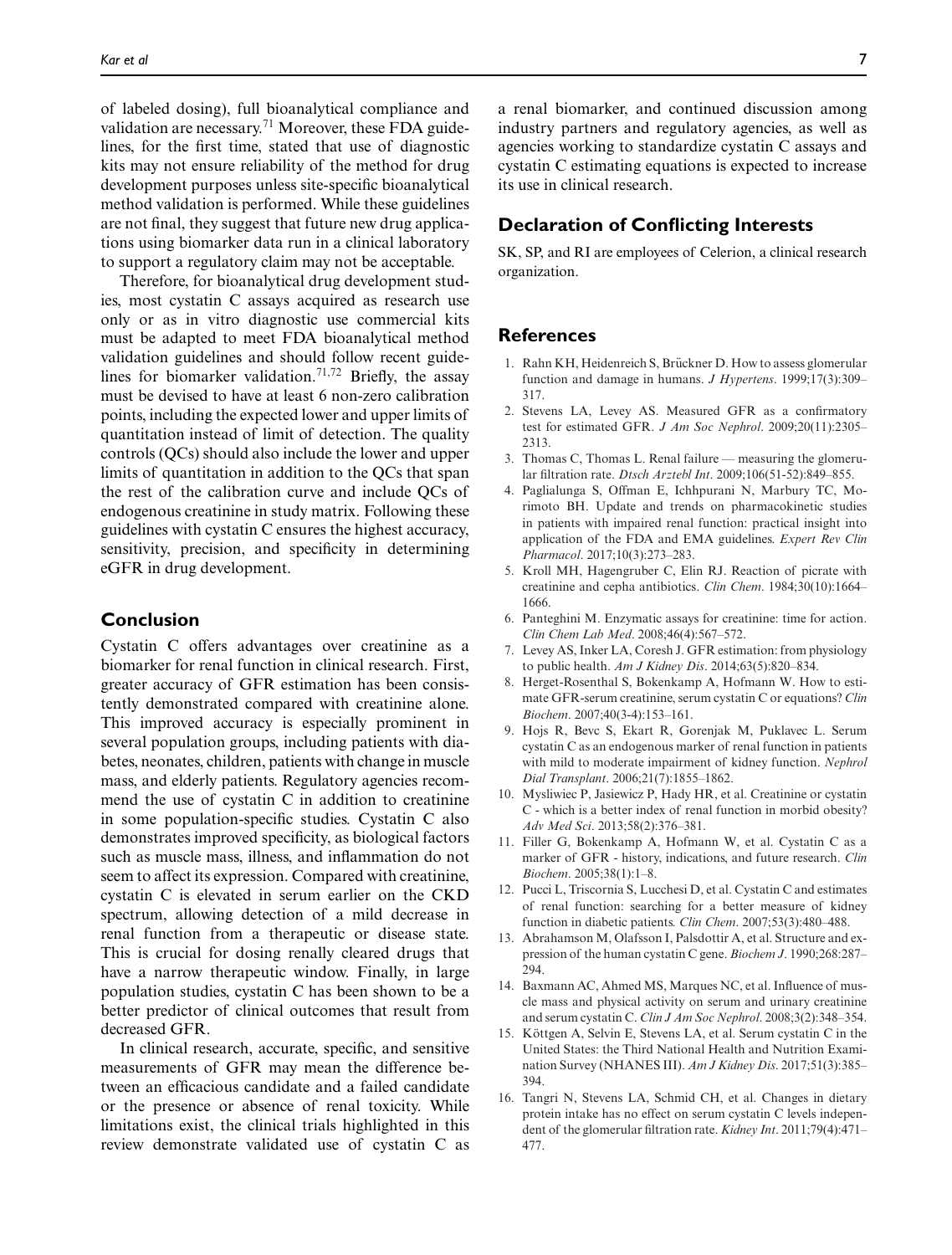- 17. Journal O, The OF, Society I, Nephrology OF. KDIGO Clinical Practice Guideline for Acute Kidney Injury. *Off J Int Soc Nephrol*. 2012;2(1).
- 18. FDA. Guidance for Industry. Pharmacokinetics in Patients With Impaired Renal Function — Study Design, Data Analysis, and Impact on Dosing and Labeling. May 1998. https://www.fda.gov/downloads/Drugs/GuidanceCompliance RegulatoryInformation/Guidances/UCM072127.pdf. Accessed April 3, 2018.
- 19. Villa P, Jimenez M, Soriano M-C, Manzanares J, Casasnovas ´ P. Serum cystatin C concentration as a marker of acute renal dysfunction in critically ill patients. *Crit Care*. 2005;9(2):R139– R143.
- 20. Helou R. Should we continue to use the Cockcroft-Gault formula? *Nephron Clin Pract*. 2010;116(3):c172–c186.
- 21. Ma Y-C, Zuo L, Chen J-H, et al. Improved GFR estimation by combined creatinine and cystatin C measurements. *Kidney Int*. 2007;72(12):1535–1542.
- 22. Mazur MJ, Heilman RL. Early detection of acute renal failure by serum cystatin C: a new opportunity for a hepatologist. *Liver Transplant*. 2005;11(6):705–707.
- 23. Ishibashi Y, Yamauchi M, Musha H, et al. Impact of contrastinduced nephropathy and cardiovascular events by serum cystatin C in renal insufficiency patients undergoing cardiac catheterization. *Angiology*. 2010;61(8):724–730.
- 24. de Boer IH, Rue TC, Hall YN, Heagerty PJ, Weiss NS, Himmelfarb J. Temporal trends in the prevalence of diabetic kidney disease in the United States. *JAMA*. 2011;305(24):2532– 2539.
- 25. Willems D, Wolff F, Mekhali F, Gillet C. Cystatin C for early detection of renal impairment in diabetes. *Clin Biochem*. 2009;42(1-2):108–110.
- 26. Chudleigh RA, Ollerton RL, Dunseath G, et al. Use of cystatin C-based estimations of glomerular filtration rate in patients with type 2 diabetes. *Diabetologia*. 2009;52(7):1274–1278.
- 27. Beauvieux MC, Le Moigne F, Lasseur C, et al. New predictive equations improve monitoring of kidney function in patients with diabetes. *Diabetes Care*. 2007;30(8):1988–1994.
- 28. Zhou B, Zou H, Xu G. Clinical utility of serum cystatin C in predicting diabetic nephropathy among patients with diabetes mellitus: a meta-analysis. *Kidney Blood Press Res*. 2016;41(6):919– 928.
- 29. Tsai C-W, Grams ME, Inker LA, Coresh J, Selvin E. Cystatin C- and creatinine-based estimated glomerular filtration rate, vascular disease, and mortality in persons with diabetes in the US. *Diabetes Care*. 2014;37(4):1002–1008.
- 30. Jin S-M, Han KA, Yu JM, et al. Probucol in albuminuric type 2 diabetes mellitus patients on renin-angiotensin system blockade: a 16-week, randomized, double-blind, placebo-controlled trial. *Arterioscler Thromb Vasc Biol*. 2016;36(10):2108–2014.
- 31. Jabbour S, Seufert J, Scheen A, et al. Dapagliflozin in patients with type 2 diabetes mellitus: a pooled analysis of safety data from phase IIb/III clinical trials. *Diabetes Obes Metab*. 2018;20(3):620–628.
- 32. Filler G, Guerrero-Kanan R, Alvarez-Elías AC. Assessment of glomerular filtration rate in the neonate: Is creatinine the best tool? *Curr Opin Pediatr*. 2016;28(2):173–179.
- 33. Filler G, Lepage N. Should the Schwartz formula for estimation of GFR be replaced by cystatin C formula? *Pediatr Nephrol*. 2003;18(10):981–985.
- 34. Grubb A, Nyman U, Bjork J, et al. Simple cystatin C-based ¨ prediction equations for glomerular filtration rate compared with the modification of diet in renal disease prediction equation for adults and the Schwartz and the Counahan-Barratt prediction equations for children. *Clin Chem*. 2005;51(8):1420–1431.
- 35. Webb NJA, Lerner G, Warady BA, et al. Efficacy and safety of paricalcitol in children with stages 3 to 5 chronic kidney disease. *Pediatr Nephrol*. 2017;32(7):1221–1232.
- 36. Pottel H, Hoste L, Dubourg L, et al. An estimated glomerular filtration rate equation for the full age spectrum. *Nephrol Dial Transplant*. 2016;31(5):798–806.
- 37. Beben T, Rifkin DE. GFR estimating equations and liver disease. *Adv Chronic Kidney Dis*. 2015;22(5):337–342.
- 38. Ferguson TW, Komenda P, Tangri N. Cystatin C as a biomarker for estimating glomerular filtration rate. *Curr Opin Nephrol Hypertens*. 2015;24(3):295–300.
- 39. Shlipak MG, Matsushita K, Arnlöv J, et al. Cystatin C versus creatinine in determining risk based on kidney function. *N Engl J Med*. 2013;369(10):932–943.
- 40. Manzano-Fernndez S, Januzzi JL, Boronat-Garcia M, et al. βtrace protein and cystatin C as predictors of long-term outcomes in patients with acute heart failure. *J Am Coll Cardiol*. 2011;57(7):849–858.
- 41. Jernberg T, Lindahl B, James S, et al. Cystatin C: a novel predictor of outcome in suspected or confirmed non-ST-elevation acute coronary syndrome. *Circulation*. 2004;110(16):2342– 2348.
- 42. Terpos E, Katodritou E, Tsiftsakis E, et al. Cystatin-C is an independent prognostic factor for survival in multiple myeloma and is reduced by bortezomib administration. *Haematologica*. 2009;94(3):372–379.
- 43. Levey AS, Tighiouart H, Simon AL, Inker LA. Comparing newer GFR estimating equations using creatinine and cystatin C to the CKD-EPI equations in adults. *Am J Kidney Dis*. 2017;70(4):587–588.
- 44. Yukawa S, Watanabe D, Uehira T, Shirasaka T. Clinical benefits of using inulin clearance and cystatin C for determining glomerular filtration rate in HIV-1-infected individuals treated with dolutegravir. *J Infect Chemother*. 2018;24(3):199–205.
- 45. Taglieri N, Koenig W, Kaski JC. Cystatin C and cardiovascular risk. *Clin Chem*. 2009;55(11):1932–1943.
- 46. Knight EL, Verhave JC, Spiegelman D, et al. Factors influencing serum cystatin C levels other than renal function and the impact on renal function measurement. *Kidney Int*. 2004;65(4):1416– 1421.
- 47. Stevens LA, Schmid CH, Greene T, et al. Factors other than glomerular filtration rate affect serum cystatin C levels. *Kidney Int*. 2009;75(6):652–660.
- 48. Risch L, Herklotz R, Blumberg A, Huber AR. Effects of glucocorticoid immunosuppression on serum cystatin C concentrations in renal transplant patients. *Clin Chem*. 2001;47(11):2055– 2059.
- 49. Westhuyzen J. Cystatin C: a promising marker and predictor of impaired renal function. *Ann Clin Lab Sci*. 2006;36(4):387–394.
- 50. Shlipak MG, Mattes MD, Peralta CA. Update on cystatin C: incorporation into clinical practice. *Am J Kidney Dis*. 2013;62(3):595–603.
- 51. Inker LA, Schmid CH, Tighiouart H, et al. Estimating glomerular filtration rate from serum creatinine and cystatin C. *N Engl J Med*. 2012;367(1):20–29.
- 52. Vanmassenhove J, Vanholder R, Nagler E, Van Biesen W. Urinary and serum biomarkers for the diagnosis of acute kidney injury: an in-depth review of the literature. *Nephrol Dial Transplant*. 2013;28(2):254–273.
- 53. Briguori C, Visconti G, Rivera N V, et al. Cystatin C and contrast-induced acute kidney injury. *Circulation*. 2010;121(19):2117–2122.
- 54. Dharnidharka VR, Kwon C, Stevens G. Serum cystatin C is superior to serum creatinine as a marker of kidney function: a meta-analysis. *Am J Kidney Dis*. 2002;40(2):221–226.